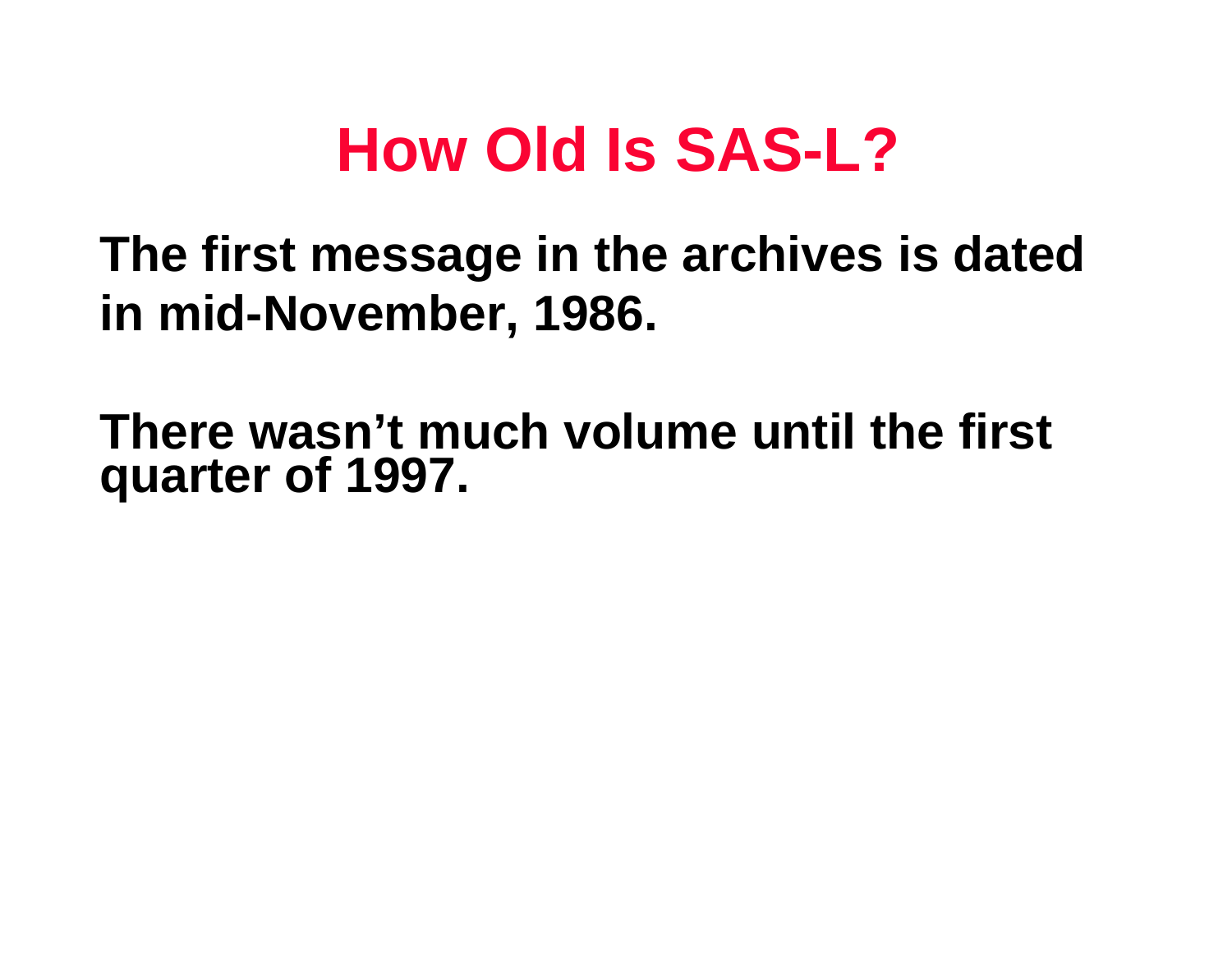## **An Early Message**

#### **Message #6, November 17, 1986:**

**From: June Genis <GA.JRG@STANFORD> Subject: SAS and South Africa**

**Three cheers to SPSS, Inc for discontinuing software sales to South Africa (Keywords, Fall 1986, No. 40)! Anybody know if SAS has any stated policy on South Africa?**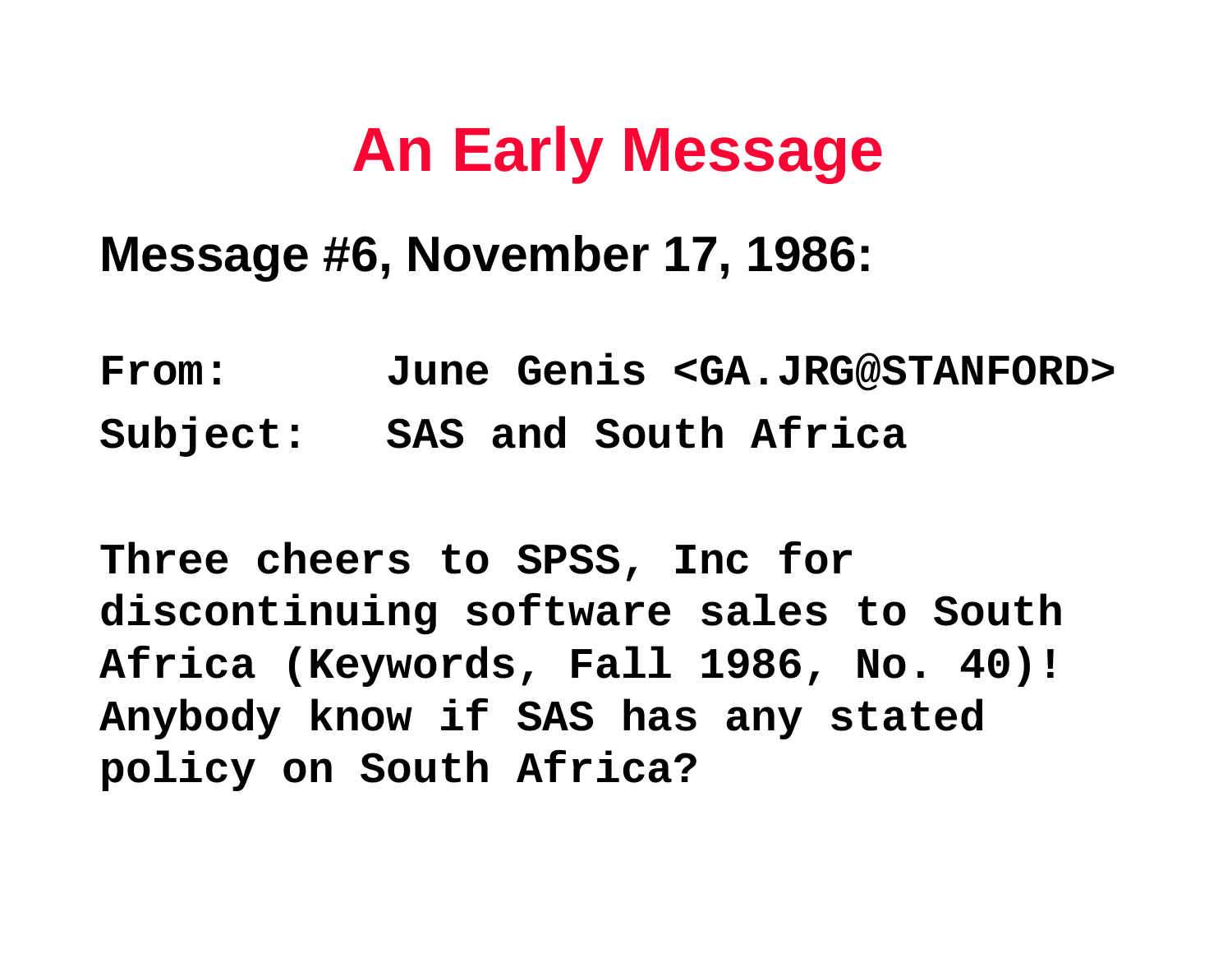# **How Many People Read SAS-L?**

- **More than 1811 subscribers**
- **From 1190 different sites**
- **From 894 different domains**
- **From 58 different top-level domains**
- **That doesn't count people who read through internally distributed mailing lists, through Usenet, or through the web.**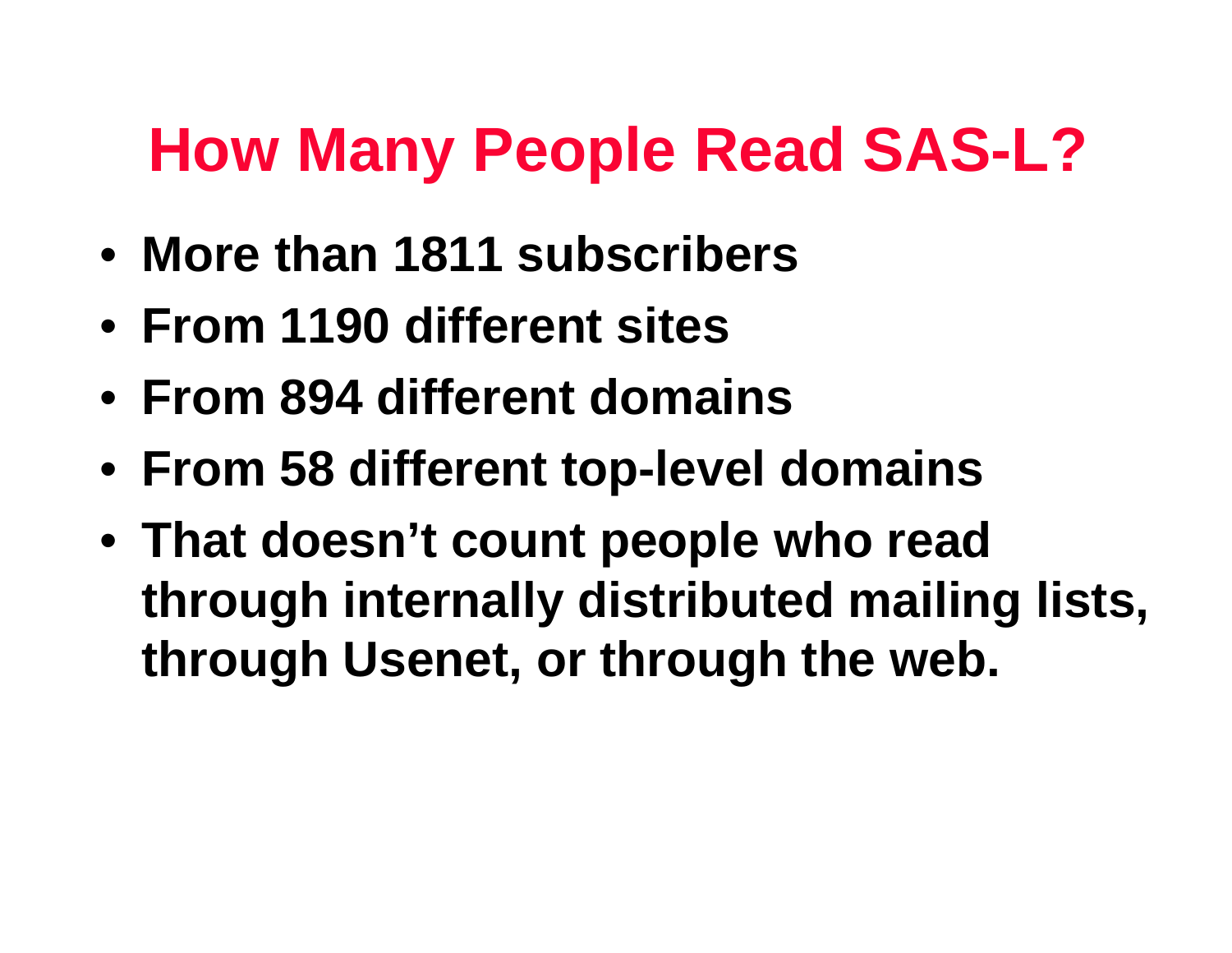#### **Where Do Readers Get Their Mail?**

**No single site dominates the list.**

| <b>AOL.COM</b>     | 42 | 2.3%    |
|--------------------|----|---------|
| <b>HOTMAIL.COM</b> | 34 | 1.9%    |
| <b>SAS.COM</b>     | 27 | 1.5%    |
| YAHOO.COM          | 23 | 1.3%    |
| <b>WESTAT.COM</b>  | 17 | $1.2\%$ |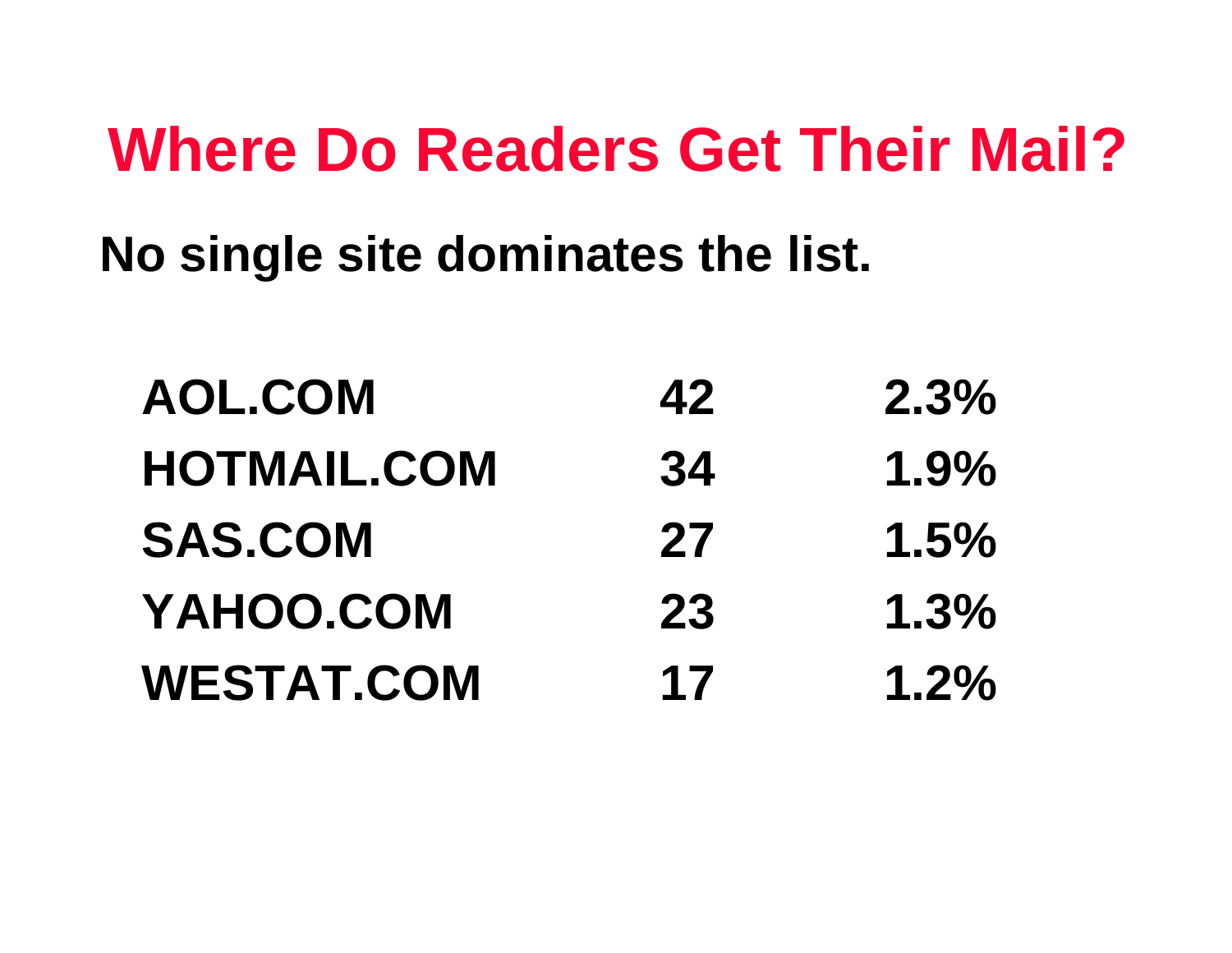### **Where Do They Live?**

| COM, NET, ORG, EDU | 1,275 |
|--------------------|-------|
| GOV, MIL, US       | 127   |
| DE                 | 49    |
| <b>AU</b>          | 44    |
| <b>CA</b>          | 44    |
| <b>UK</b>          | 40    |

#### **NL, IT, SE, BE, FR 10-20**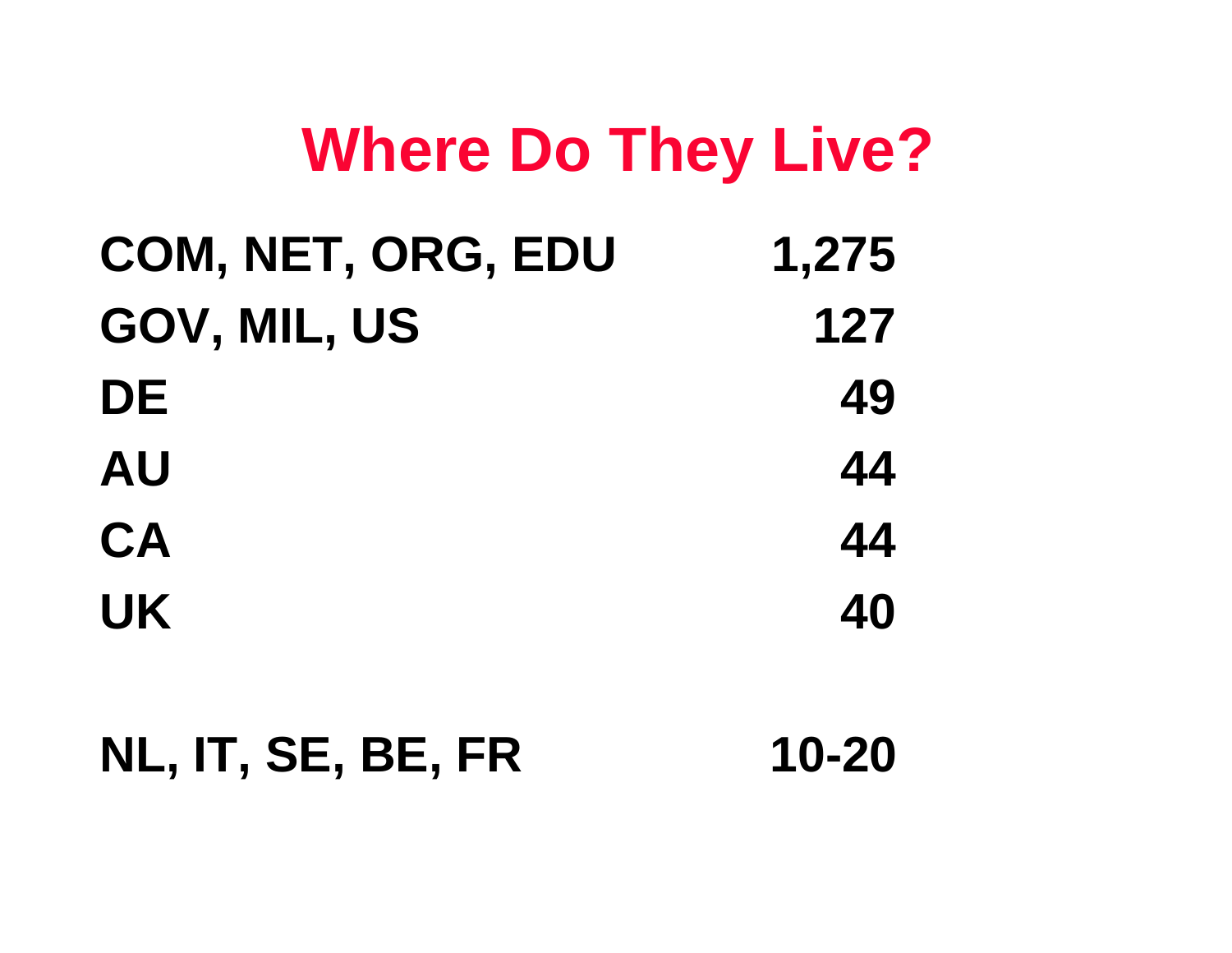#### **How Many Messages Are There?**

- • **On March 30, 2000: 81**
- • **In March, 1999: 1,133**
- • **In March, 2000: 1,795**
- • **Since 1986: 100,425**
- • **In the last year: 16,455**
- • **Average per day: 45**

**The peak months are March and October; July and December are the slack months.**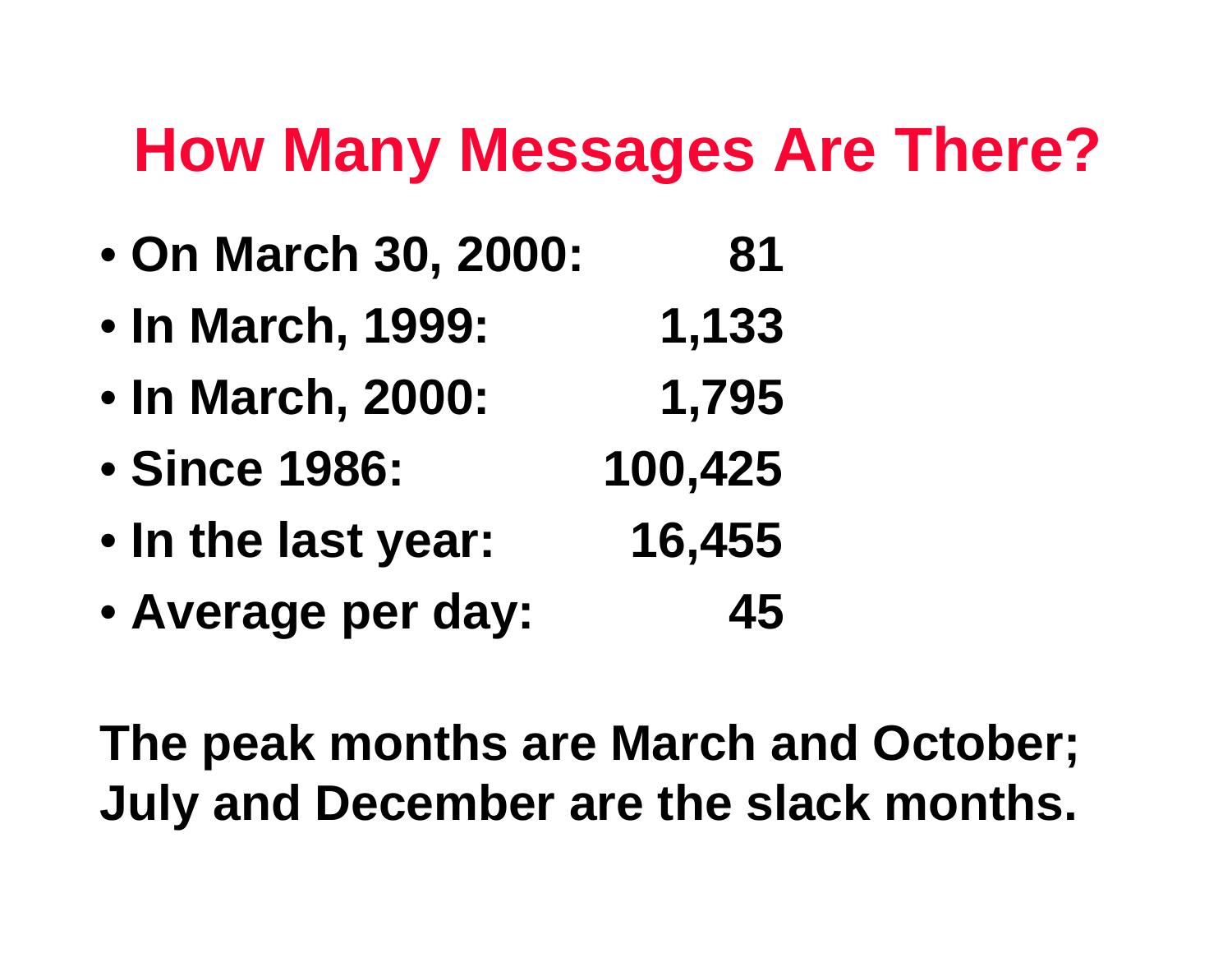#### **What's the Trend Over Time?**

| 199903<br>199904<br>199904<br>200001 |                                      |
|--------------------------------------|--------------------------------------|
|                                      |                                      |
|                                      |                                      |
|                                      |                                      |
|                                      |                                      |
|                                      |                                      |
|                                      |                                      |
|                                      |                                      |
|                                      |                                      |
|                                      |                                      |
|                                      |                                      |
|                                      |                                      |
|                                      |                                      |
|                                      |                                      |
|                                      |                                      |
|                                      |                                      |
|                                      |                                      |
|                                      |                                      |
|                                      |                                      |
|                                      |                                      |
|                                      |                                      |
|                                      |                                      |
|                                      |                                      |
|                                      |                                      |
|                                      |                                      |
|                                      |                                      |
|                                      | ************************************ |
|                                      |                                      |
|                                      |                                      |
|                                      |                                      |
|                                      | *****************************        |
|                                      | **************************           |
|                                      | ************************             |
|                                      | **********************               |
|                                      | ***************************          |
|                                      | ****************                     |
|                                      | ***********************              |
|                                      | *************************            |
|                                      | **************************           |
|                                      | ******************                   |
|                                      | ***************                      |
|                                      | ***************                      |
|                                      |                                      |
|                                      | ******************                   |
|                                      | **********************               |
|                                      | ************                         |
|                                      | *****************                    |
|                                      | ****************                     |
|                                      | **************                       |
|                                      | *****************                    |
|                                      | *************                        |
|                                      | *************                        |
|                                      | *****************                    |
|                                      | ***************                      |
|                                      | **************                       |
|                                      | ***********                          |
|                                      | ************                         |
|                                      | *********                            |
|                                      | ******                               |
|                                      | *****                                |
|                                      | $***$                                |
|                                      | $***$                                |
|                                      | $***$                                |
|                                      |                                      |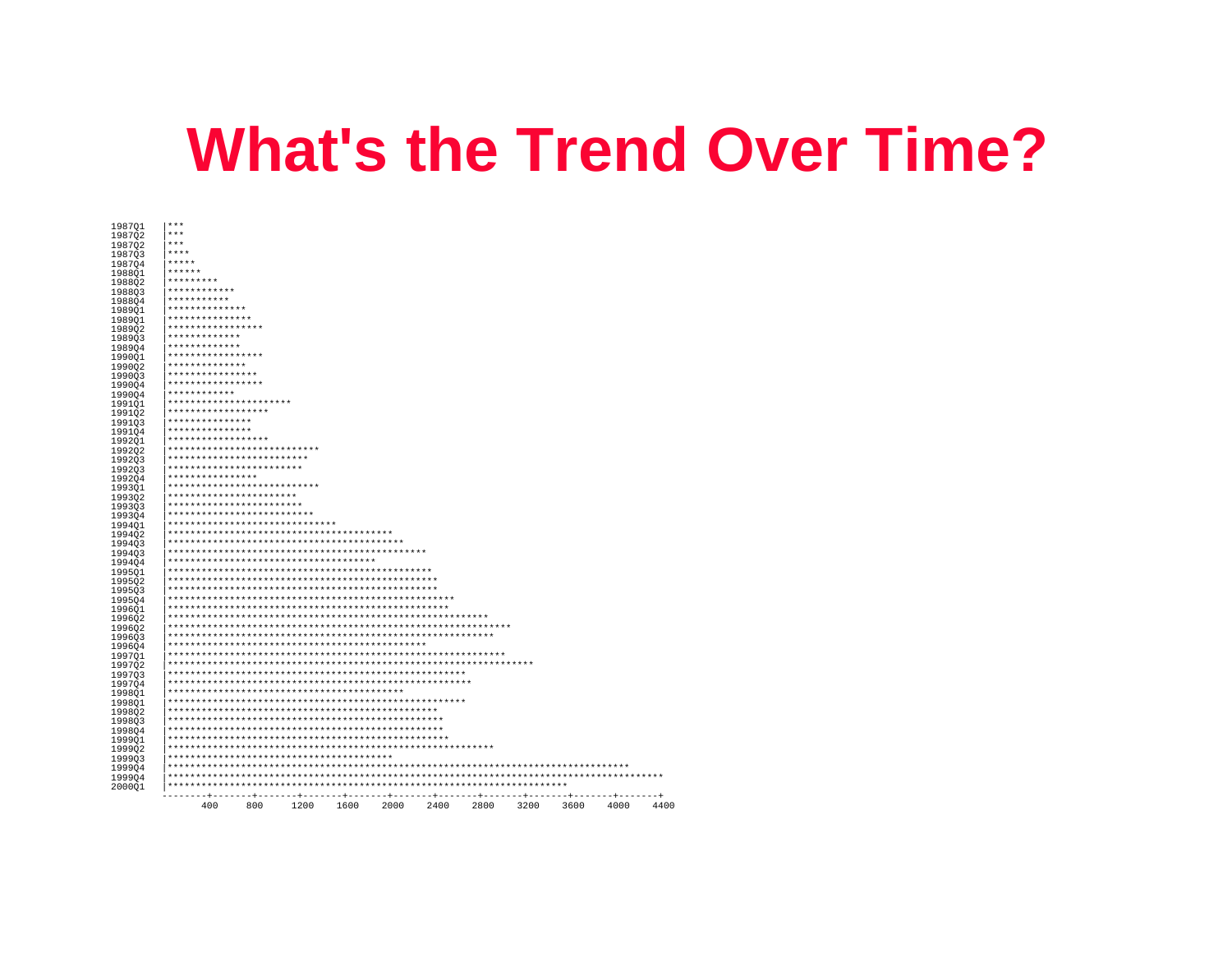## **The Top 10 Posters (By Mail)**

**Paul Dorfman 504 William Viergiver 324 John Whittington 315 Peter Crawford 314 Jack Hamilton 269 J. Groeneveld 240 Gehard Hellriegel 226 Ronald Fehd 224 Tim Berryhill 176 Bernard Tremblay 175**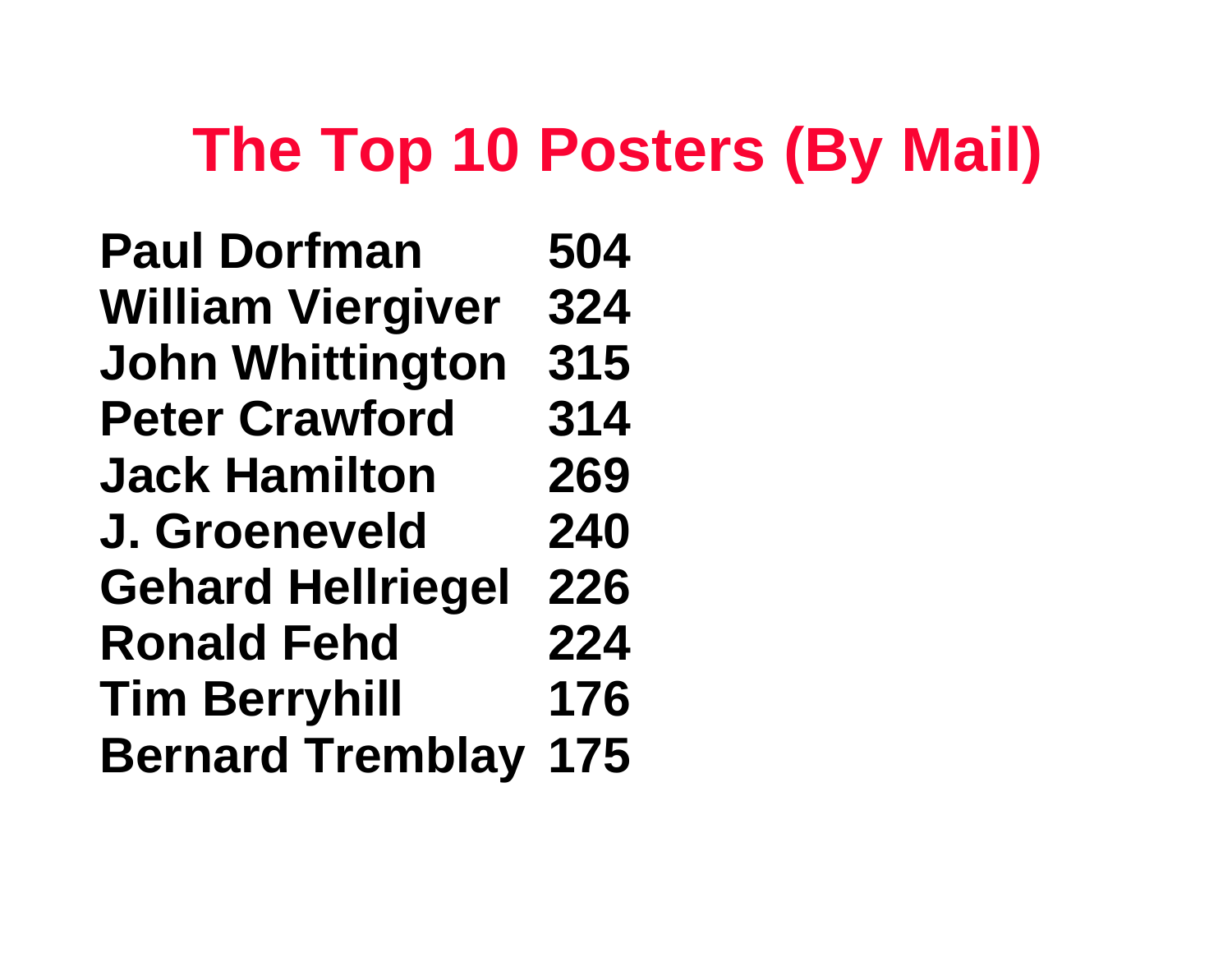# **The Top 10 Posters (By Lines)**

**William Viergiver 26,397 Peter Crawford 25,882 Gehard Hellriegel 20,625 J. Groeneveld 20,330 Bernard Tremblay 17,936 Paul Dorfman 16,435 Jack Hamilton 16,309 Ian Whitlock 14,304 Tim Berryhill 12,632 Ronald Fehd 12,361**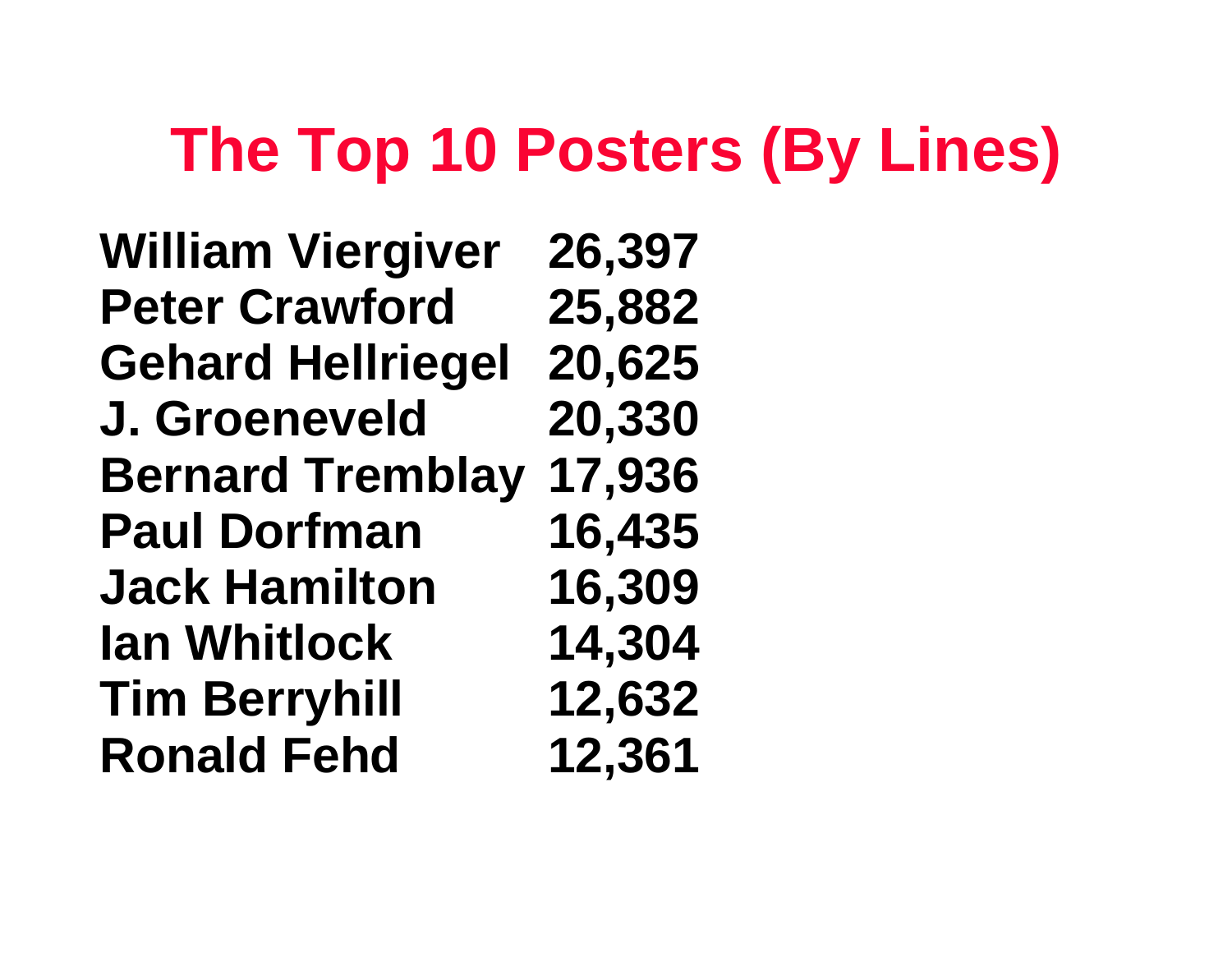# **Most Popular Topics**

| <no given="" subject=""></no>       | 125 |
|-------------------------------------|-----|
| an interesting game                 | 52  |
| Real stats on real big data?        | 44  |
| **** Test Your Code ****            | 39  |
| <b>SAS Certification</b>            | 38  |
| <b>The DON'Ts of Consulting!</b>    | 34  |
| recruiter overhead/hrly rates       | 34  |
| <b>Non SAS technical question--</b> |     |
| the use of the SAS name             | 33  |
| <b>Testing if prime</b>             | 33  |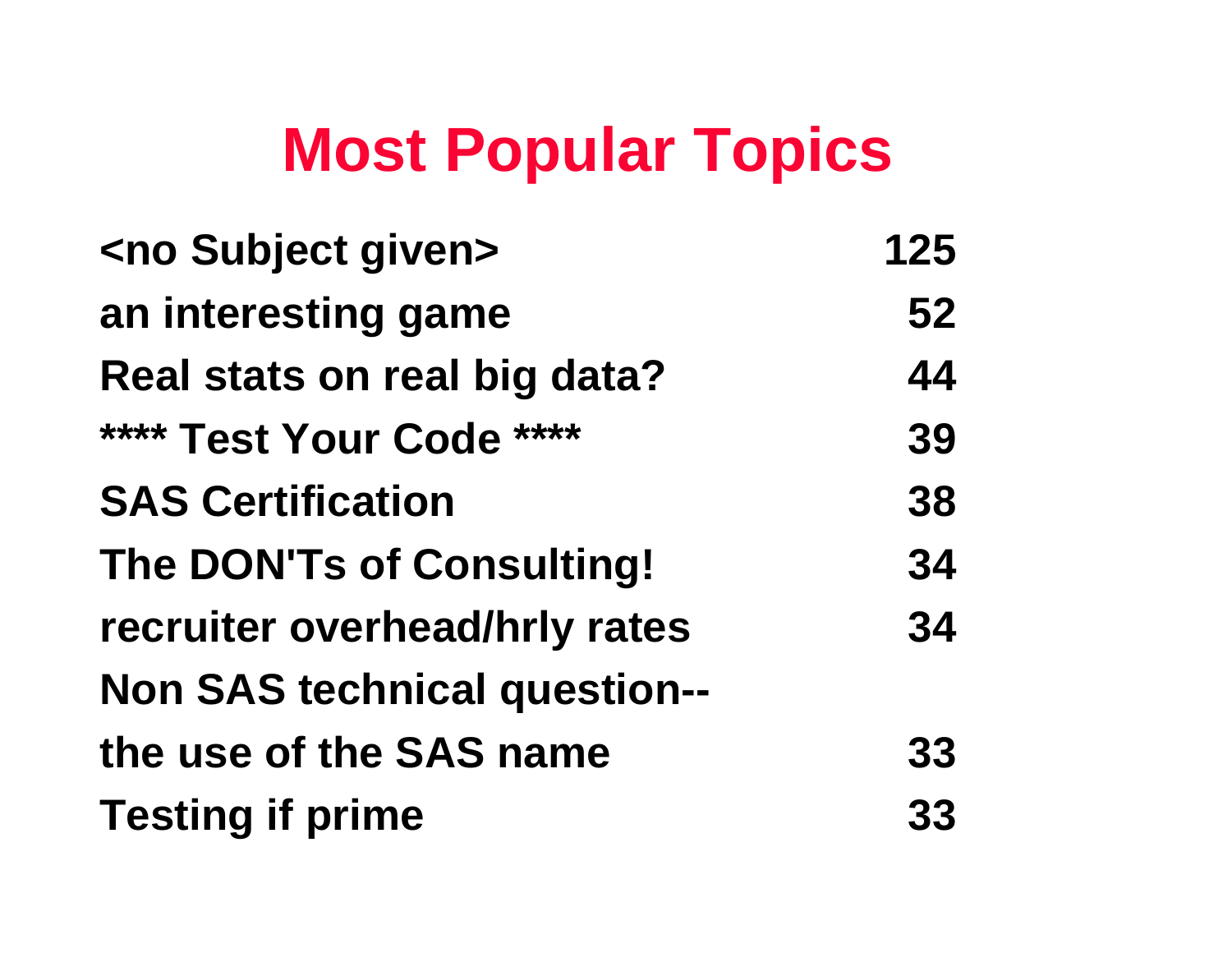# **Most Popular Topics**

| <b>Non SAS technical question--</b>   |    |
|---------------------------------------|----|
| the use of the SAS name               | 33 |
| <b>Testing if prime</b>               | 33 |
| re-order variables                    | 31 |
| <b>Free alternatives to Base/SAS</b>  | 29 |
| <b>Random Selection:</b>              |    |
| <b>Anything More Elegant</b>          | 29 |
| Number of obs in dataset              | 26 |
| <b>W95 Text Editor Recommendation</b> | 26 |
| I'll take SAS History for 200, Alex.  | 25 |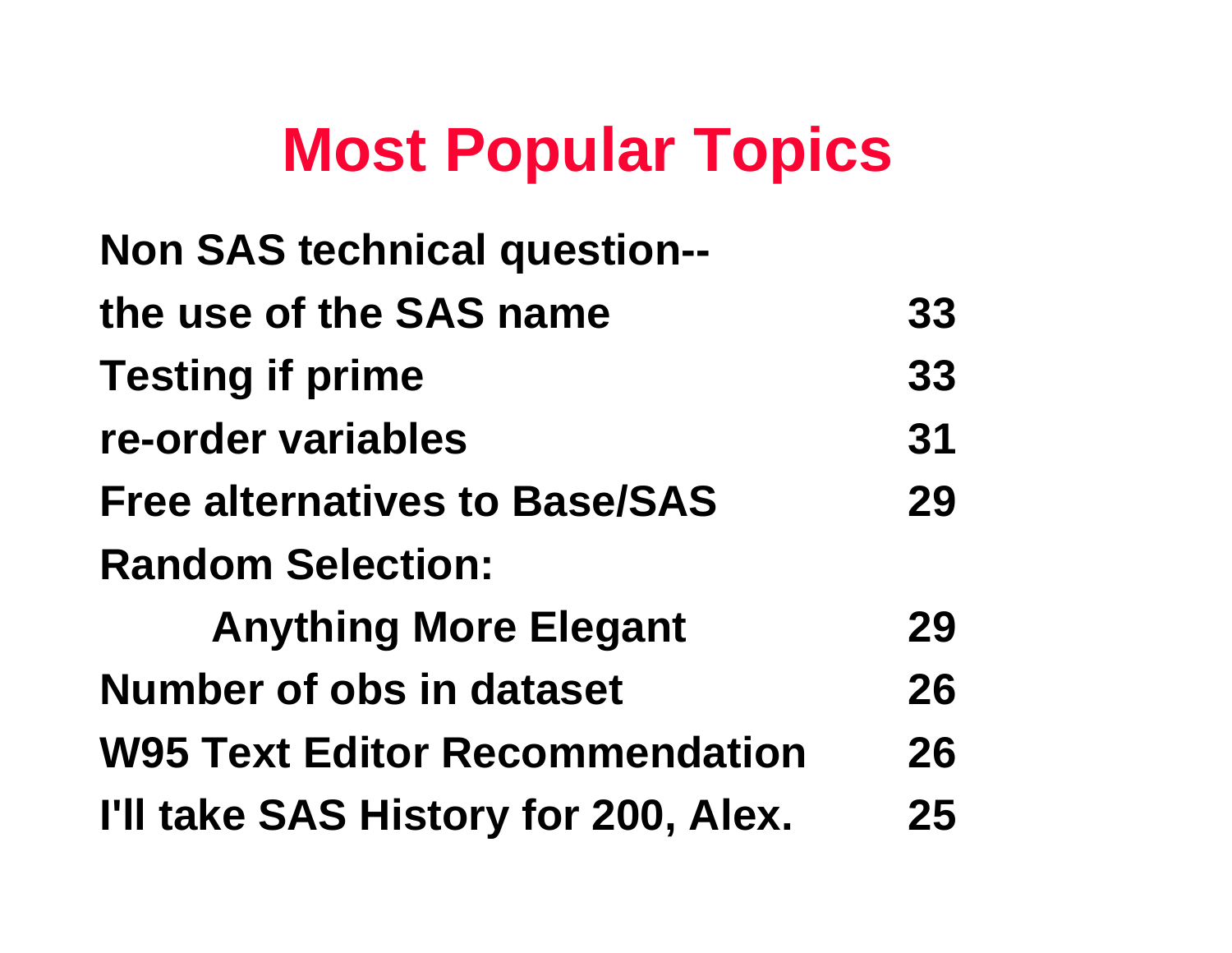# **How Do I Sign Up By Email?**

- **Send an email message to a LISTSERV:**
	- **To: listserv@listserv.uga.edu Subject:**
		- **subscribe sas-l John Doe**
		- **end**
- **You could, instead, send to:**
	- **listserv@listserv.vt.edu**
	- **listserv@vm.marist.edu**
	- **listserv@akh-wein.ac.at**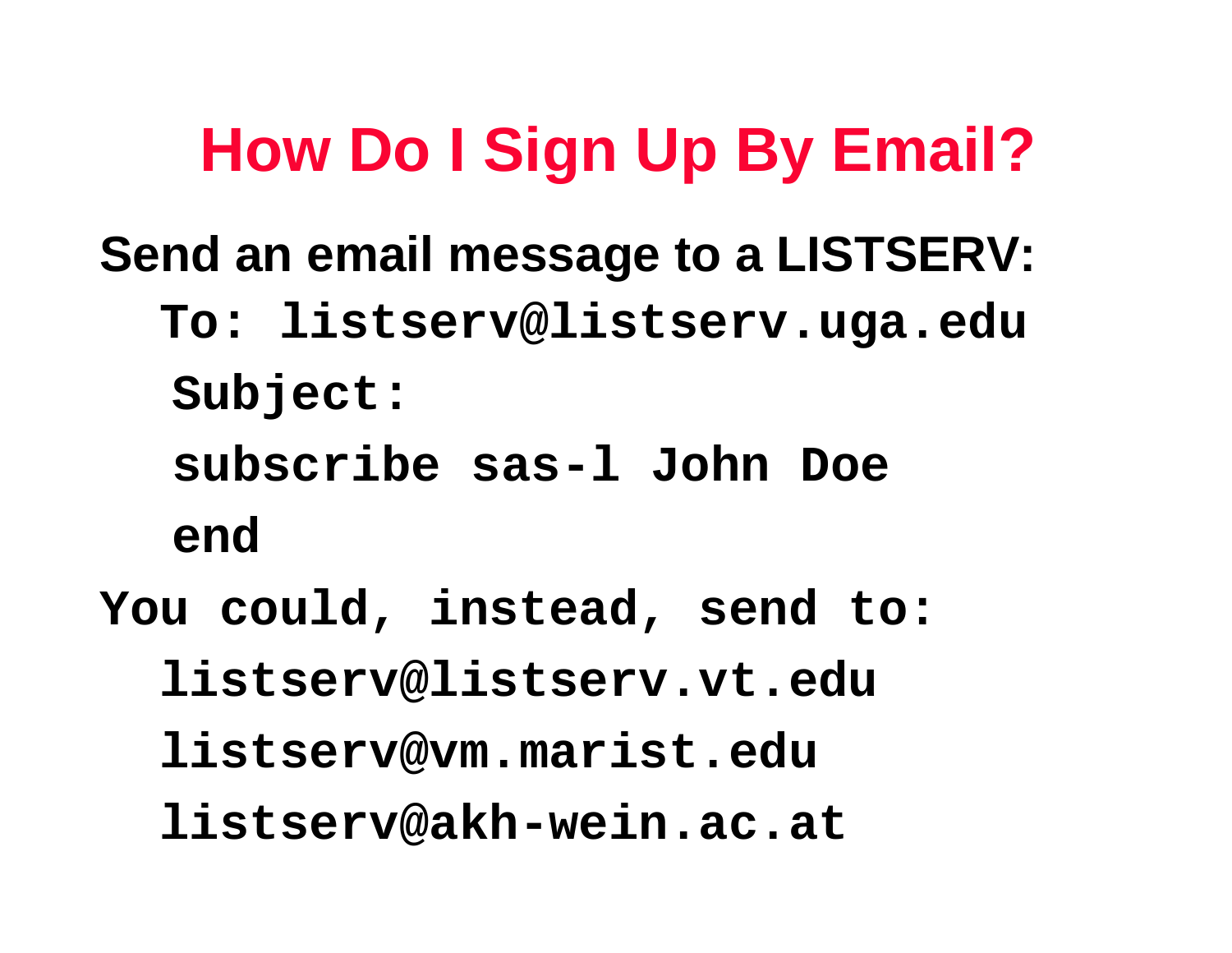# **How Do I Sign Up Over The Web?**

• **Go to**

 **www.listserv.uga.edu/cgi-bin/ wa?SUBED1=sas-l&A=1**

• **Follow the instructions. You probably want to select NOACK REPRO.**

**You can also go to www.listserv.uga.edu and follow the instructions - a few more steps, but easier to type.**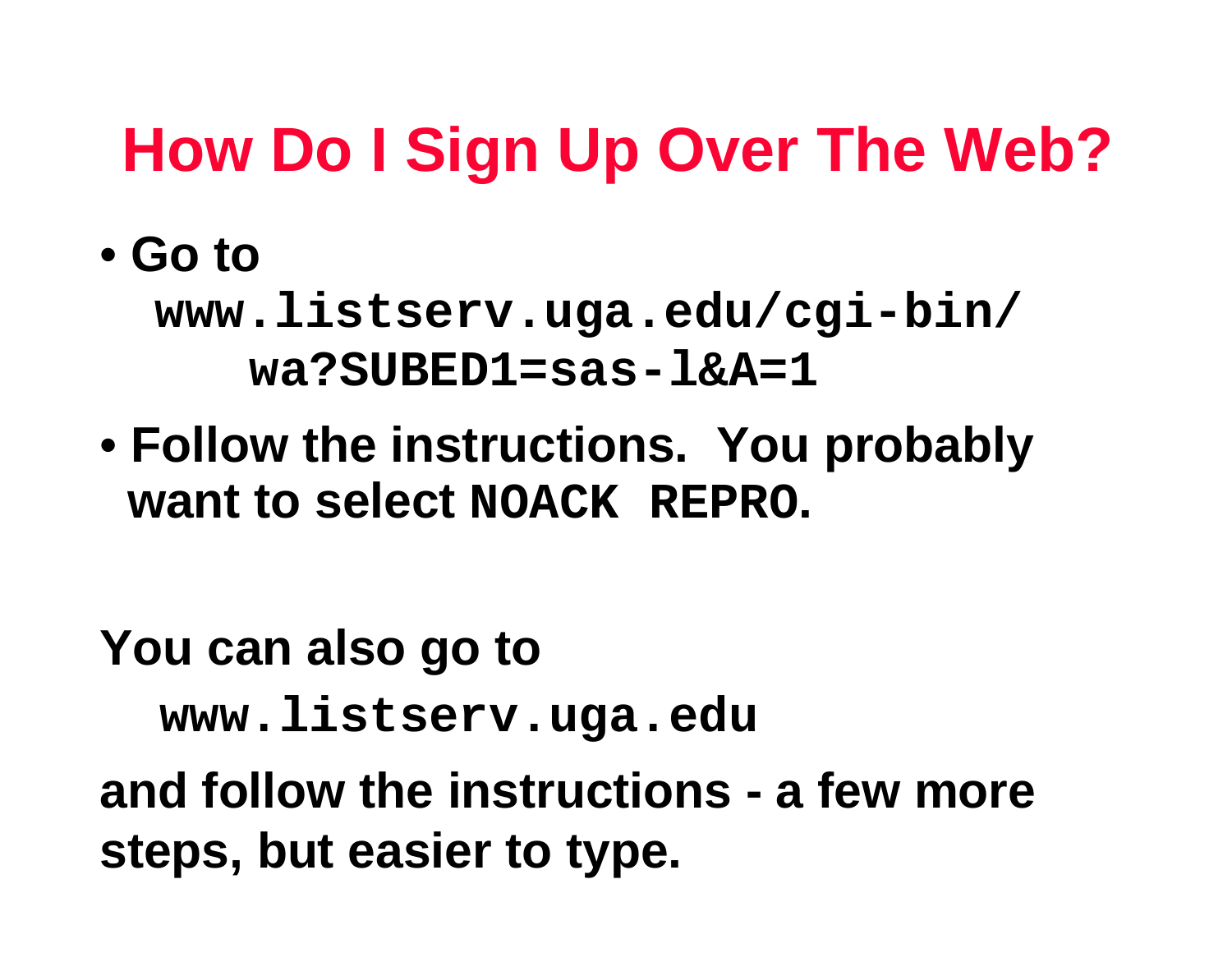#### **How Do I Send Mail to the List?**

#### **Send email to**

 **sas-l@listserv.uga.edu**

**Please use a descriptive subject line.**